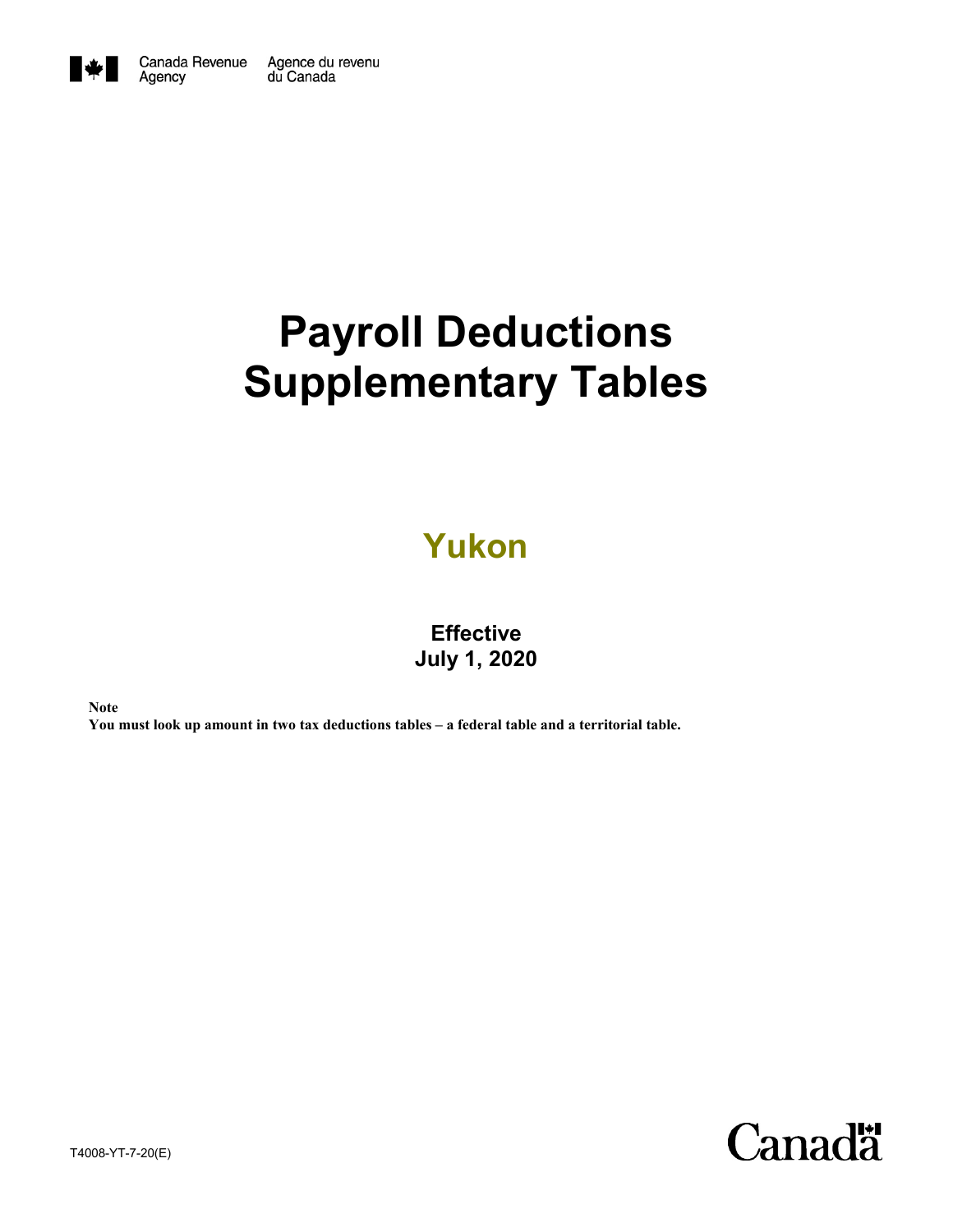### **What's new as of July 1, 2020**

The major changes made to this guide since the last edition are outlined.

This guide reflects some income tax changes recently announced will be effective July 1, 2020.

The Yukon budget, delivered on March 5, 2020, announced changes for the 2020 taxation year.

The Yukon Basic Personal Amount (**BPAYT**) has been changed to mirror the Federal Basic Personal Amount (**BPAF**).

To adjust for the first six months, a prorated calculation will apply for the remaining six months, commencing with the first payroll in July.

Starting July 1, 2020 the formula below will apply for **BPAYT**. The prorated amounts in the formula are \$14,160 and the factor  $(1,862 / 563,895)$ .

The prorated formula is :

- Where  $NI^* \leq $150,473$ , **BPAYT** = \$14,160
- Where  $$150,473 \leq N1^* \leq $214,368$ , **BPAYT**\*\*=  $$14,160 \cdot (N1^* $150,473)$  x (\$1,862 / \$63,895)<sup>\*\*\*</sup>
- Where NI\* ≥ \$214,368, **BPAYT** = \$12,298

\* Variable NI represents Net Income

\*\* If the BPAYT has three or more digits after the decimal point, increase the second digit after the decimal point by one if the third digit is five or more, and drop the third digit. If the third digit after the decimal point is less than five, drop the third digit

\*\*\* Note that there is no rounding on this division

The Yukon Claim Code Chart has been removed as the BPAYT will be unique to each employee's annual income.

Given the current situation with COVID-19 pandemic we understand that employers are facing unique challenges. For the remainder of 2020 the CRA will expect this change to be implemented on a best efforts basis.

#### **Payroll Deductions Tables**

You can download Guides T4008, Payroll Deductions Supplementary Tables*,* and T4032, Payroll Deductions Tables*,* from our webpage at **canada.ca/payroll**. You can also choose to print only the pages or information that you need.

#### **Payroll Deductions Online Calculator**

For your 2020 payroll deductions, you can use our Payroll Deductions Online Calculator (PDOC). This online calculator makes it easier to calculate payroll deductions. PDOC is available at **canada.ca/pdoc**.

#### **Let us notify you**

We provide a digital service that can notify you immediately, **free of charge**, of any changes for payroll deductions.

To subscribe, visit our webpage at **canada.ca/lists** and enter your business's email address for each mailing list that you want to join.

### **Special Notice**

#### **Payroll Deductions Tables (T4032)**

Effective with the January 1, 2017 edition, the Canada Revenue Agency is no longer publishing the paper and CD versions of the Guide T4032, Payroll Deductions Tables. The digital versions of the guides continue to be available on our website at **canada.ca/payroll**.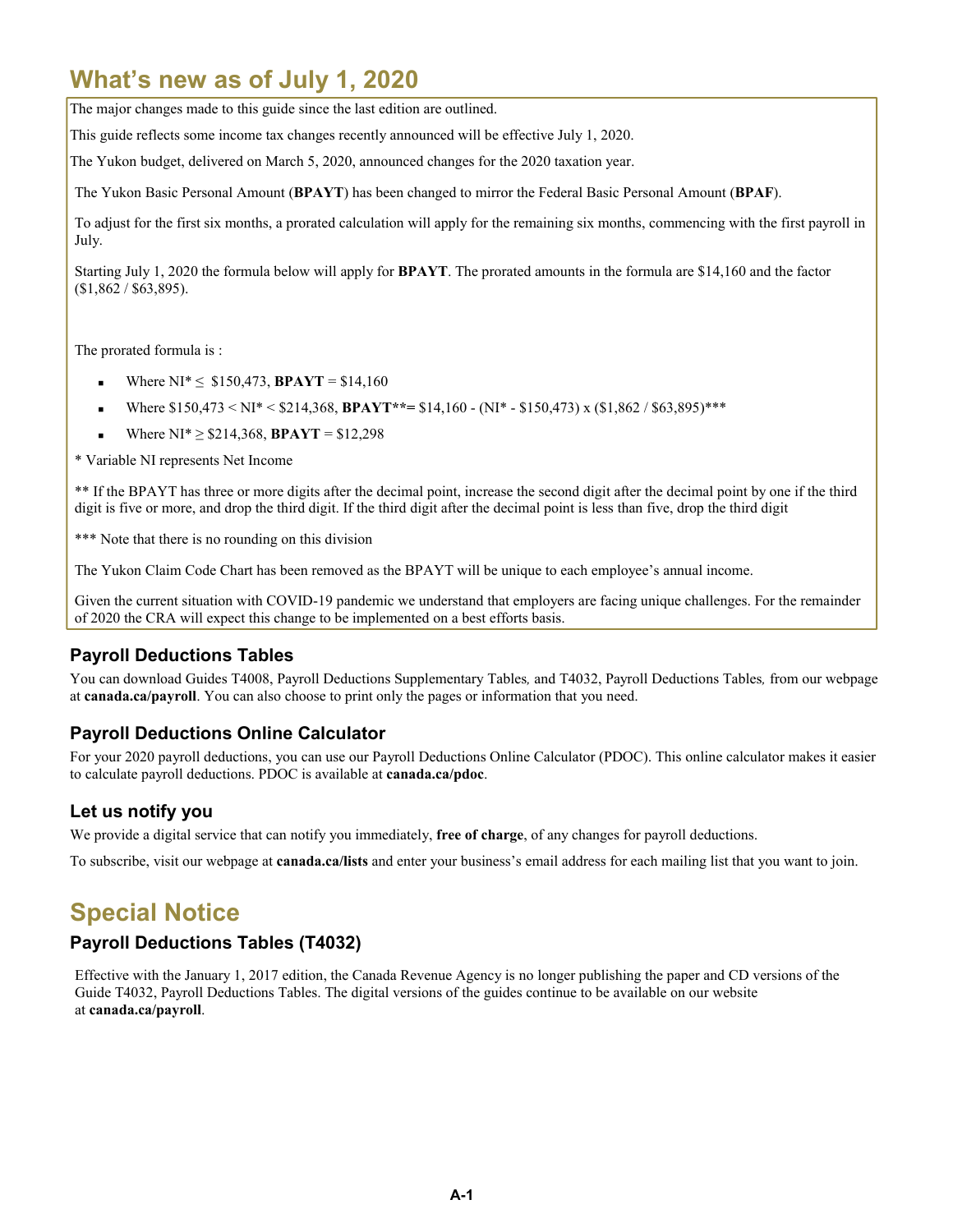### **Table of contents**

#### Page

#### $\boldsymbol{\rm{A}}$

| $A-1$<br>$A-1$<br>$A-1$<br>$A-1$ |
|----------------------------------|
| $A-1$                            |
| $A-1$                            |
| $A-2$                            |
| $A-3$                            |
| $A-3$                            |
| $A-3$                            |
| $A-3$                            |
| $A-3$                            |
| $A-3$                            |
| $A-4$                            |
| $A-4$                            |
| $A-4$                            |

This guide uses plain language to explain the most common tax situations. If you need more help, contact your tax services office.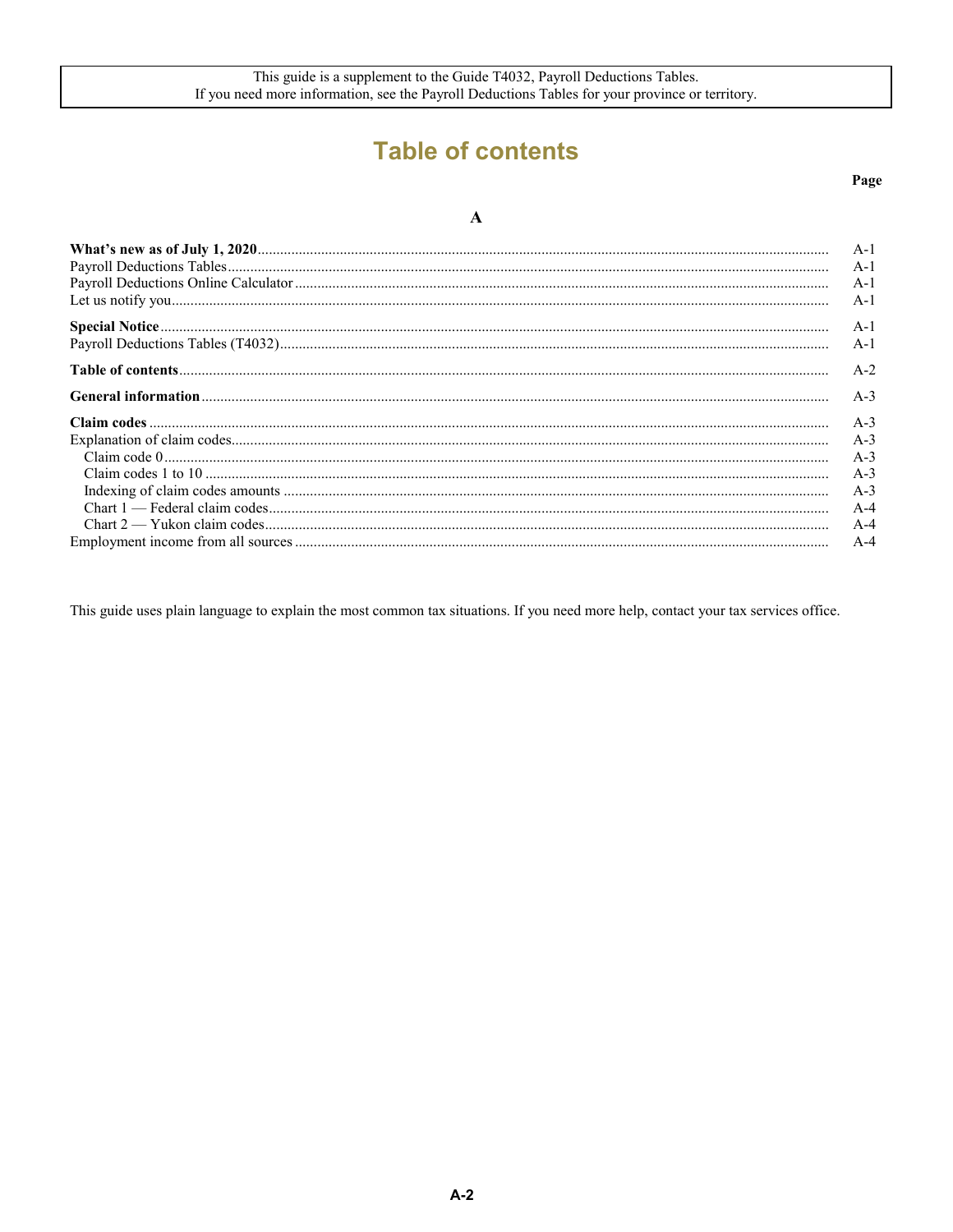### **General information**

This guide is a supplement to the Guide T4032, Payroll Deductions Tables. See the Payroll Deductions Tables for your province or territory if you need more information about:

- what's new for July 1, 2020
- how to calculate tax deductions when you cannot use the tables
- how to deduct income tax, Canada Pension Plan (CPP) contributions, and Employment Insurance (EI) premiums and
- the payroll deductions required for pay periods other than those included in this guide

For information on deducting, remitting, and reporting payroll deductions, go to the following employers' guides:

- T4001, Employers' Guide Payroll Deductions and Remittances
- T4130, Employers' Guide Taxable Benefits and Allowances
- RC4110, Employee or Self-employed?
- RC4120, Employers' Guide Filing the T4 Slip and Summary
- RC4157, Deducting Income Tax on Pension and Other Income, and Filing the T4A Slip and Summary

You can download and print a copy of the above noted guides. Our guides are available from our webpage at **canada.ca/payroll**. You can also use the **Payroll Deductions Online Calculator** free of charge.

#### **Note**

You may also want to refer to the 2019 edition of this guide until the end of 2020 to resolve any pensionable and insurable earnings review (PIER) deficiencies that may arise after we have processed your 2019 T4 return.

### **Claim codes**

You may have to ask your employees or your pensioners to complete a federal and a territorial personal tax credits return using a federal Form TD1 and a territorial Form TD1.

The total personal amount an employee claims on a TD1 form will determine which claim code you use. The claim amounts that correspond to the federal claim codes are the same as the claim amounts that correspond to the territorial claim codes. Go to Chart 1 and Chart 2.

The claim codes and corresponding amounts do not appear on either the federal or the territorial TD1 form.

#### **Explanation of claim codes**

#### **Claim code 0**

This code represents **no claim amount**. If the federal claim code is "0" because the employee is a non-resident, the territorial claim code must also be "0." This code may also be used if the employee indicated they have more than one employer or payer at the same time and have entered "0" on the front page of Form TD1 for 2020.

#### **Claim codes 1 to 10**

You match the total claim amount reported on your employee's or pensioner's TD1 forms with the appropriate claim codes. Then, you look up the tax for the employee's pay under the claim code in the federal and territorial tax tables for the pay period.

#### **Indexing of claim codes amounts**

The credits that apply to each federal and territorial claim code have been automatically changed in the tax tables by the indexing factor for the current year. If your employee did not complete the federal and territorial TD1 forms for 2020, you continue to deduct income tax using the same claim code that you used last year.